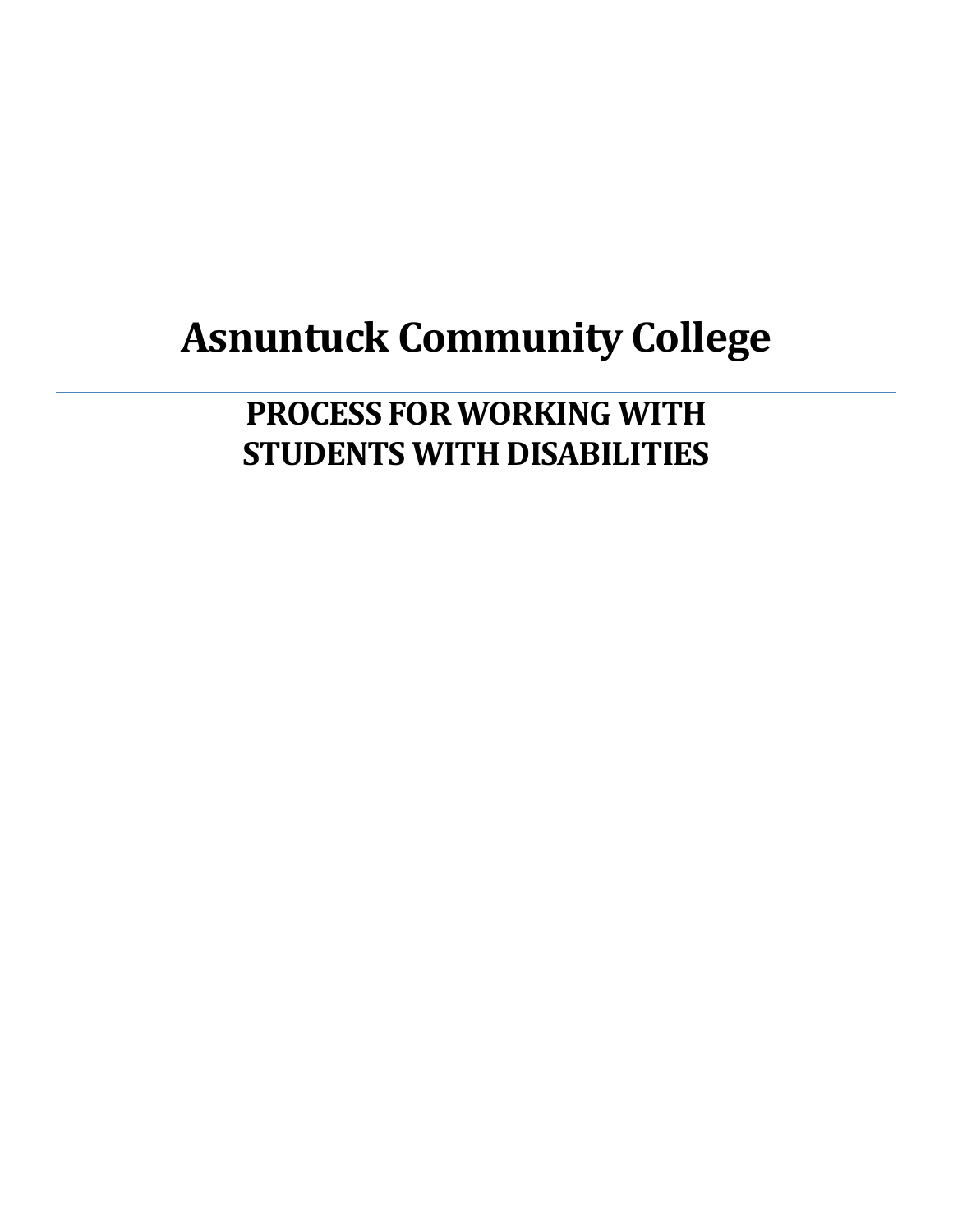# **I. INTRODUCTION**

Asnuntuck Community College welcomes students with disabilities and seeks to provide opportunities for a positive college experience. The college is committed to providing an equal educational opportunity and full participation for qualified students with disabilities in accordance with the Americans with Disabilities Act (ADA) and Section 504 of the Rehabilitation Act.

Notification of a disability, with supporting documentation should be submitted electronically through our secure and confidential Accommodate System at: [New Student Request for Services](https://asnuntuck-accommodate.symplicity.com/public_accommodation/)

Upon submission of the request, the Learning Disabilities Specialist (LDS) will review the documentation and schedule an intake meeting to in order to determine appropriate and reasonable services, academic adjustments, auxiliary aids and implementation. Requests accompanied by appropriate documentation can be submitted at any time, however, accommodations are not retroactive, so beginning the process as soon as possible is advisable. Questions or issues submitting a request should be directed to the LDS at 860 253-3005, or [as-disabilityservices@asnuntuck.edu.](mailto:as-disabilityservices@asnuntuck.edu)

## **DEFINING REASONABLE ACCOMMODATIONS**

A reasonable accommodation is a modification or adjustment to a course, program, service, job activity, or facility that ensures an equal opportunity for qualified students with disabilities to participate in, and enjoy the benefits of, a service, program, or activity. Aids, benefits, or services need not produce equal results, but must afford an equal opportunity to achieve equal results. When necessary, the LDS will consult with faculty regarding whether an accommodation would fundamentally alter the nature of the service, program or activity or whether an academic requirement is essential to the instruction being pursued or to any directly related licensing requirement. In doing so, the LDS will examine the following:

- Barriers between individuals with disabilities and the campus environment in accessing courses, programs, services, jobs, activities or facilities without accommodations;
- Requested modifications, accommodations, and auxiliary aids;
- Whether the proposed accommodations would fundamentally alter the nature of the course, program, service, job, activity, or facility;
- Whether an academic requirement is essential to the instruction or to any directly related licensing requirement;
- Whether effective alternatives exist that would allow the individual with a disability to participate without lowering essential requirements or fundamentally altering the nature of the program.

When the University determines that a modification related to facilities or communication would result in a fundamental alteration or undue burden, the LDS shall acquire the written opinion of the proper authority, i.e., department chair of impacted discipline, providing the reasoning supporting the decision.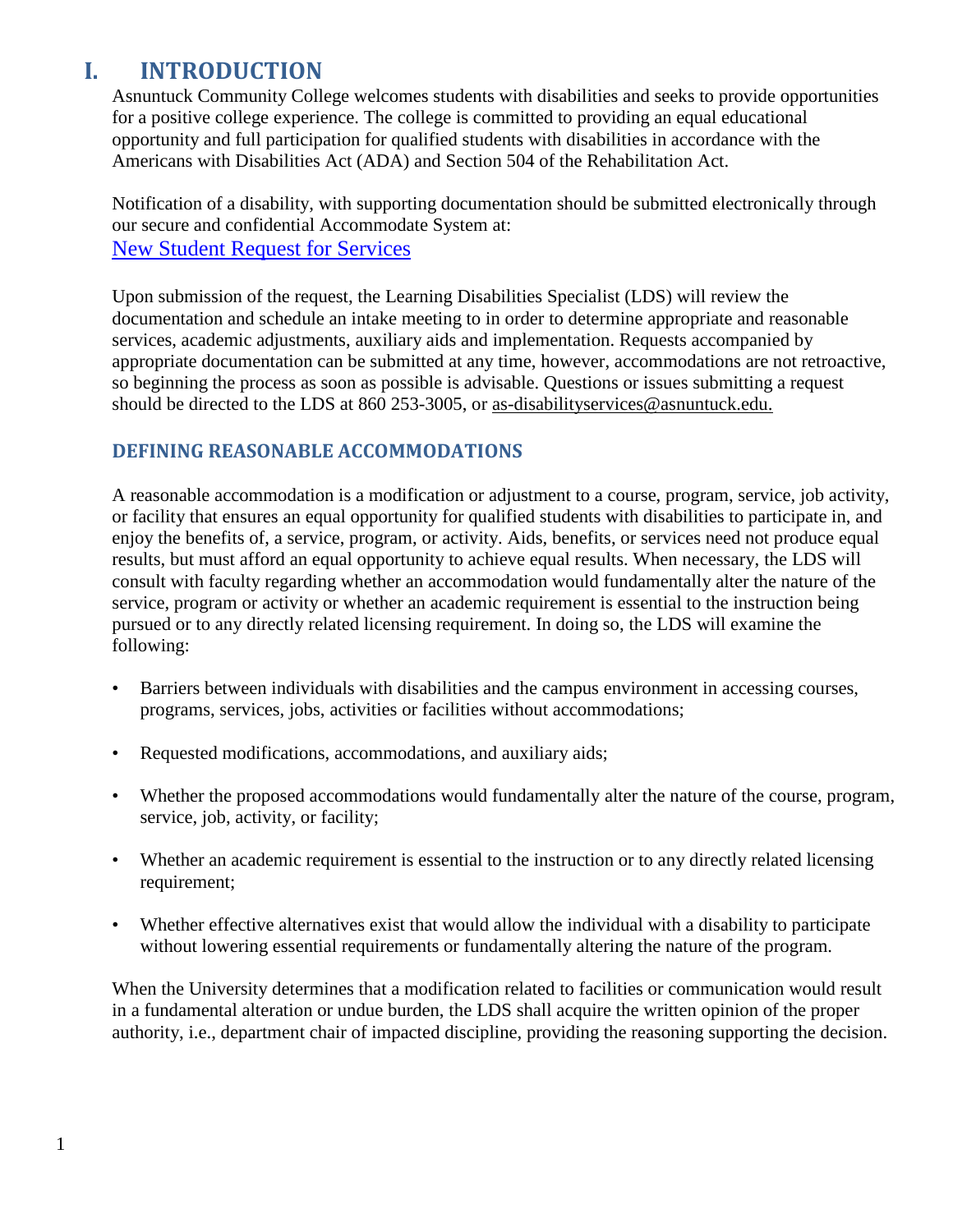# **II. GLOSSARY**

- A. **Individual with a disability -** an individual who has a record of or is perceived to have a physical, medical, or mental impairment (disability) which substantially limits one or more major life activities.
- B. **Qualified student with a disability -** an individual with a disability who meets the academic and technical standards required for admission or participation in an academic program or activity.
- C. **Academic Adjustments -** modifications to academic requirements that are necessary to ensure that students with documented disabilities have equal access to academic and other college programs. A variety of different academic adjustments may include, but are not limited to, extended time for exams, preferential seating, an environment with minimal distractions for tests and quizzes and adaptive technology.
- D. **Academic Requirements -** Those requirements that the College can show are essential to a course or program will not be regarded as discriminatory within the meaning of this section. This College is not required to alter or modify a course or program to the extent that it changes the fundamental nature of that course or program or causes undue economic or administrative hardship. The law does not require this College to waive or provide a course substitution for academic requirements considered essential to a particular program or degree. While Section 504 and the Americans with Disabilities Act requires that priority consideration be given to the specific requests of a student, eligibility to receive academic adjustments is based on the documentation provided. **In spite of what may have been provided in previous educational settings, this College reserves the right to determine the nature and extent of reasonable and appropriate academic adjustments.**
- E. **Auxiliary aids and services -** assistance for students with impaired sensory, manual or speaking skills, which may include, but are not limited to closed captioning, note takers, large print materials, and sign language interpreters. Auxiliary aids and services of a personal nature such as personal attendants, individually prescribed devices, and readers or scribes utilized outside of the classroom for personal use or study, are not provided by this college.

# **III. STUDENT ELIGIBILITY**

#### **Syllabus Disabilities Disclosure Statement**

Each course syllabus includes a mandatory disabilities disclosure statement. Students with disabilities seeking academic adjustments and/or auxiliary aids are directed to submit a request through Accommodate at: [New Student Request for Services](https://asnuntuck-accommodate.symplicity.com/public_accommodation/) or contact the Learning Disabilities Specialist at 860 253-3005, or [as-disabilityservices@asnuntuck.edu.](mailto:as-disabilityservices@asnuntuck.edu) Instructors, in conjunction with appropriate college officials, will provide academic adjustments and/or auxiliary aids only to those students who have **completed** the disability disclosure process.

#### **Disabilities Disclosure Process**

It is the responsibility of each student to **voluntarily** initiate and complete the process for obtaining disability-related accommodations**.** The process for a student seeking academic adjustments and/or auxiliary aids at the College requires that the student contact Disability Services (not faculty or others) to identify him/herself as a student with a disability seeking academic adjustments and/or auxiliary aids. The student must submit to Disability Services appropriate documentation establishing the student's disability, as specifically described in Section IV below. The LDS will review such documentation for adequacy and then will meet with the student to discuss his/her specific needs and requests for academic adjustments and/or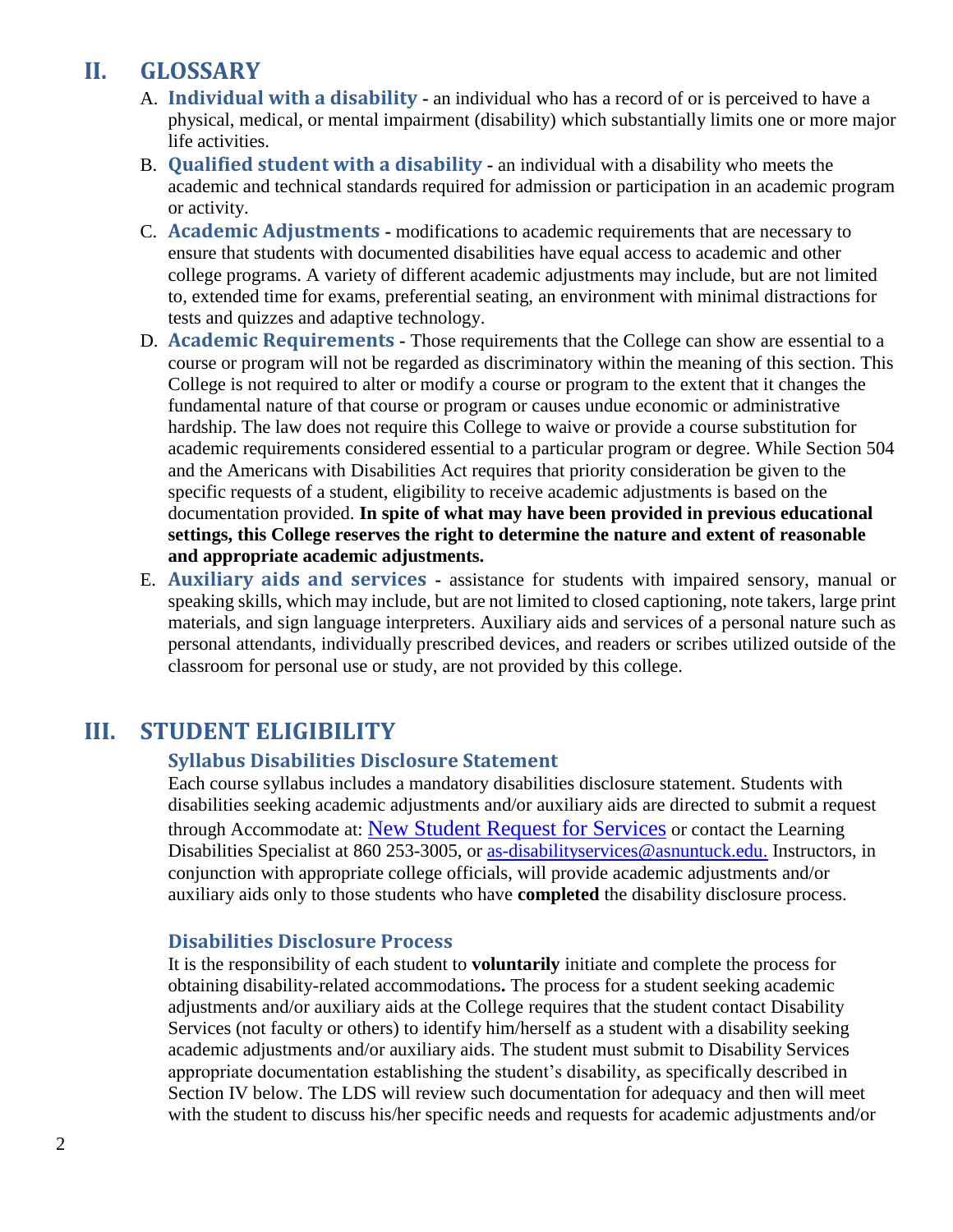auxiliary aids, and whether the documentation provided supports the requested adjustments. Once the student and the LDS have agreed upon the academic adjustments and/or auxiliary aids that will be provided, the LDS will prepare and forward to the appropriate faculty an Accommodation letter detailing the adjustments and/or auxiliary aids the faculty member must provide the student in the course.

While Section 504 and the Americans with Disabilities Act require that priority consideration be given to the specific requests of the student, eligibility to receive academic adjustments and/or auxiliary aids is based on the documentation provided. If a request for an academic adjustment and/or auxiliary aid is denied, the LDS will explain the reason for denial in a letter to the student. The letter will also identify specifically how the request is not supported by the documentation.

A student can request academic adjustments and/or auxiliary aids at any point during the school year. Approved **academic adjustments and/or auxiliary aids are not retroactive,** but will be implemented immediately following the disabilities disclosure process. Students are required to renew their Accommodation Letter each semester and confirm academic adjustments and/or auxiliary aids for that semester by submitting a Semester Request through the Accommodate System. Academic adjustments and/or auxiliary aids will not be continued into the next semester without submitting a Semester Request. The link to renew and submit a Semester Request is: [Returning Student Semester Request](https://asnuntuck-accommodate.symplicity.com/)

If a student disagrees with the College's determination regarding a requested academic adjustment and/or auxiliary aid, that student can file a grievance through the College's grievance procedure, located in the College Catalog.

#### **Confidentiality**

Documentation received by this College will remain confidential and will not be shared with faculty, administration, or parents without the student's informed and written consent, except where disclosure is required by law. Confidentiality is not maintained relative to child abuse, suicidal or homicidal intent. A written release of information must be completed by the student before documentation will be sent to another source. Submitted documentation becomes the property of this College.

## **Academic Adjustments Responsibilities**

#### **Learning Disabilities Specialist**

- 1. Determine eligibility for the requested academic adjustment and/or auxiliary aids after reviewing the submitted documentation.
- 2. Schedule an intake meeting with the student to discuss eligibility and specific student requests.
- 3. If a request is denied, provide written justification for the denial including how the request is not supported within the documentation or if the request does not constitute a "reasonable" request, i.e. the reasons why the requirement sought is essential to the program or directly related to licensure; how the request would fundamentally change or alter the course or program; or, how the request would create an undue financial or administrative hardship when considering the resources of the College as a whole.
- 4. Monitor the provision of the academic adjustments and/or auxiliary aids.
- 5. Serve as the point of contact for students and faculty if any concerns regarding the provision of an academic adjustment arise, to ensure that agreed upon academic adjustments and/or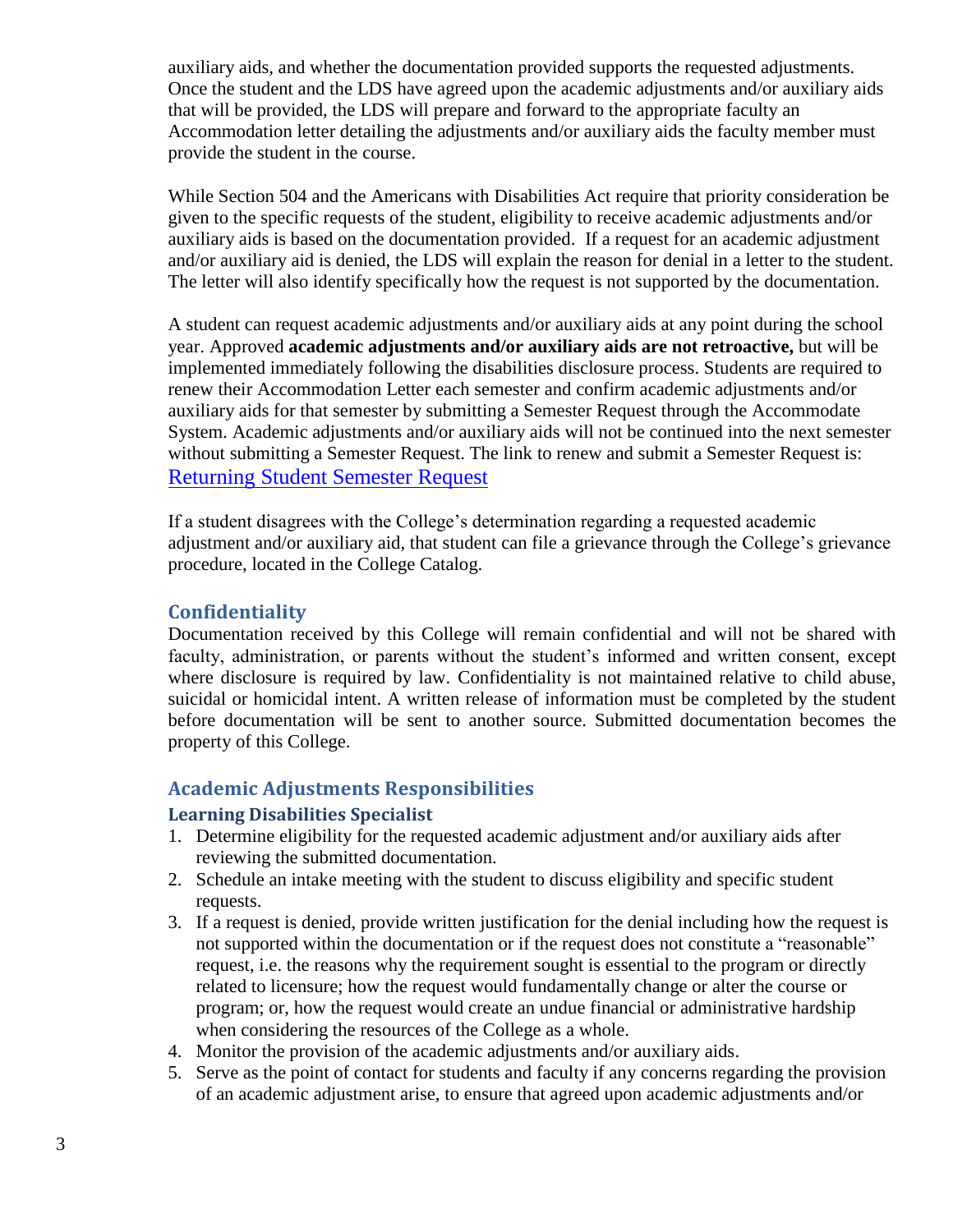auxiliary aids are provided and to provide on-going support and guidance for both students and faculty.

6. Inform students with disabilities of the conflict resolution process.

#### **Student**

- 1. Submit documentation from an appropriate professional source validating the disability with functional limitations and suggested academic adjustments and/or auxiliary aids to the LDS.
- 2. Students are required to schedule an appointment to complete the disability disclosure process with the LDS. This includes providing consent for the LDS to discuss the academic adjustments and/or auxiliary aids with college personnel and/or professional source of the documentation. This meeting is also an opportunity for students to request specific academic adjustments and/or auxiliary aids and discuss learning styles and needs.
- 3. Students are encouraged to provide documentation prior to the start of the semester. However, academic adjustments and/or auxiliary aids can be requested at any point during the semester. Academic adjustments and/or auxiliary aids are not retroactive.
- 4. Work with the LDS to report any concerns or issues with the provision of academic adjustments and/or auxiliary aids and/or the effectiveness, or lack thereof, of academic adjustments and/or auxiliary aids, including requesting any changes or modifications to the agreed upon academic adjustments and/or auxiliary aids.
- 5. Complete the electronic Semester Request authorizing the notification to faculty of the Accommodation Letter.
- 6. Review and discuss the Accommodation Letter with each instructor to confirm how the approved academic adjustments will be provided in the class.

#### **Faculty**

- 1. Review the Accommodation Letter and specifics of the approved academic adjustments with the student.
- 2. Provide agreed upon academic adjustments and/or auxiliary aids.
- 3. Discuss any concerns related to the academic adjustments and/or auxiliary aids on the Accommodation Letter with the LDS, including confusion as to what an academic adjustment and/or auxiliary aid means; how to implement an academic adjustment and/or auxiliary aid and/or any concerns that an academic adjustment and/or auxiliary aid may change a requirement of a course or of a licensing requirement. The faculty member should work with the LDS regarding such issues. **Changes to approved academic adjustments and/or auxiliary aids can only be made by the LDS**.
- 4. Assure that the approved academic adjustments and/or auxiliary aids on the Accommodation Letter are provided during any time that a faculty member is disputing any such academic adjustments and/or auxiliary aids.
- 5. Determine the conditions under which an exam is to be administered (e.g., open book, use of calculator, notes, etc.) and complete the testing coversheet.
- 6. If a student's exam is to be administered outside of the classroom setting, the faculty member is responsible for assuring the timely delivery of the exam and also arranging for the return of the exam, as well as all necessary instructions and materials for proper administration.
- 7. Maintain confidentiality of information regarding students with disabilities.
- 8. If a student discloses a disability to a faculty member and requests academic adjustments and/or auxiliary aids without an Accommodation Letter, faculty should inform the student that all such academic adjustment requests must go through the LDS. As noted above, **additions or changes to approved academic adjustments and/or auxiliary aids can only be made by the LDS.**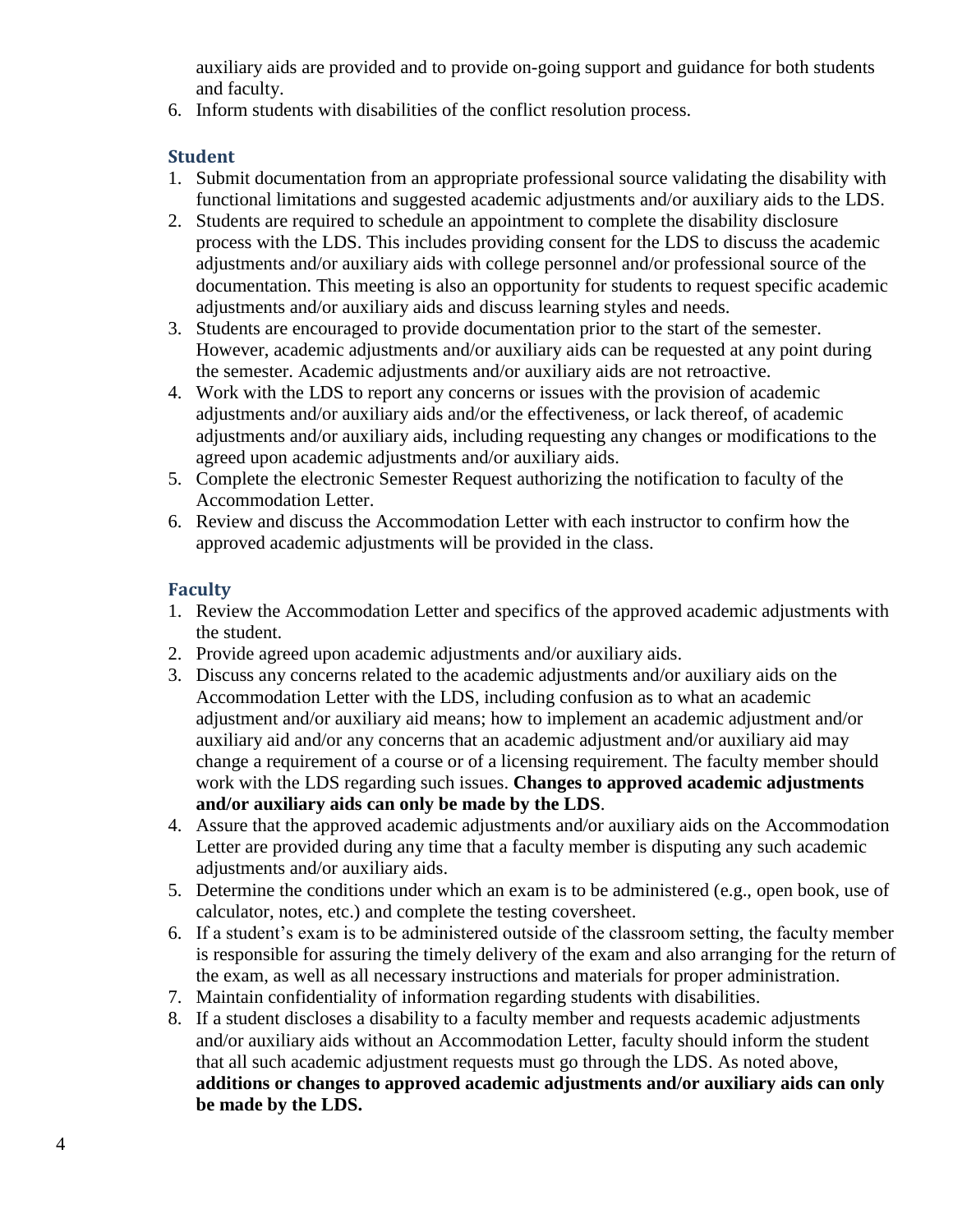# **IV. DOCUMENTATION GUIDELINES**

## **LEARNING DISABILITIES**

The information and documentation required to validate a learning disability must be comprehensive and prepared by an individual with training and experience in evaluating adolescent/adult learning disabilities (e.g., clinical or educational psychologists, school psychologists, neuropsychologists and/or other professionals with appropriate training). Use of diagnostic terminology indicating a specific learning disability by an individual without appropriate training will not be accepted. The diagnostician must be an impartial individual who is not a family member.

Documentation must include a diagnosis of a learning disability and reflect the current (**in most cases within five years**) impact of the disability on academic performance and support the requested academic adjustment(s) and or auxiliary aid(s). Documentation that refers to individual learning styles, learning differences, academic problems, test difficulty or anxiety, or other problems that may interfere with learning, without a related diagnosis, do not constitute a learning disability. **Although a school plan, such as an individualized education program (IEP) may provide supportive information, it is insufficient documentation in and of itself to validate a disability.**

Asnuntuck Community College follows the guidelines as established by Connecticut Association of Higher Education and Disability. These guidelines can be found at: [AHEAD Documentation Guidelines](https://www.ahead.org/about-ahead/about-overview/affiliates/connecticut/documentation#II)

If the documentation is inadequate in scope or content, or does not address the individual's current level of academic functioning and need for academic adjustments, the LDS may request additional reasonable documentation. The student is responsible for any cost incurred by this request.

Documentation must include:

- 1. Comprehensive and objective testing to demonstrate a substantial limitation to learning. Standard test scores must be included. The following is a list of appropriate testing tools. A. Aptitude
	- Wechsler Adult Intelligence Scale Revised WAIS-R or WAIS-III with subtest scores is the preferred instrument.
	- Woodcock-Johnson Psycho-educational Battery –Revised (Tests of Cognitive Ability)
	- Stanford-Binet Intelligence Scale  $(4<sup>th</sup>$  ed.)
	- Kaufman Adolescent and Adult Intelligence Test
	- B. Academic Achievement Current levels of functioning in reading, mathematics, oral and written language
		- Woodcock-Johnson Psycho Educational Battery-Revised
		- Weschler Individual Achievement Test (WAIT)
		- Stanford Test of Academic Skills (TASK)
		- Scholastic Abilities Test for Adults (SATA)
		- Test of Written Language -3 (TOWL-3)
		- Woodcock Reading Mastery Tests –Revised
		- Stanford Diagnostic Mathematics Test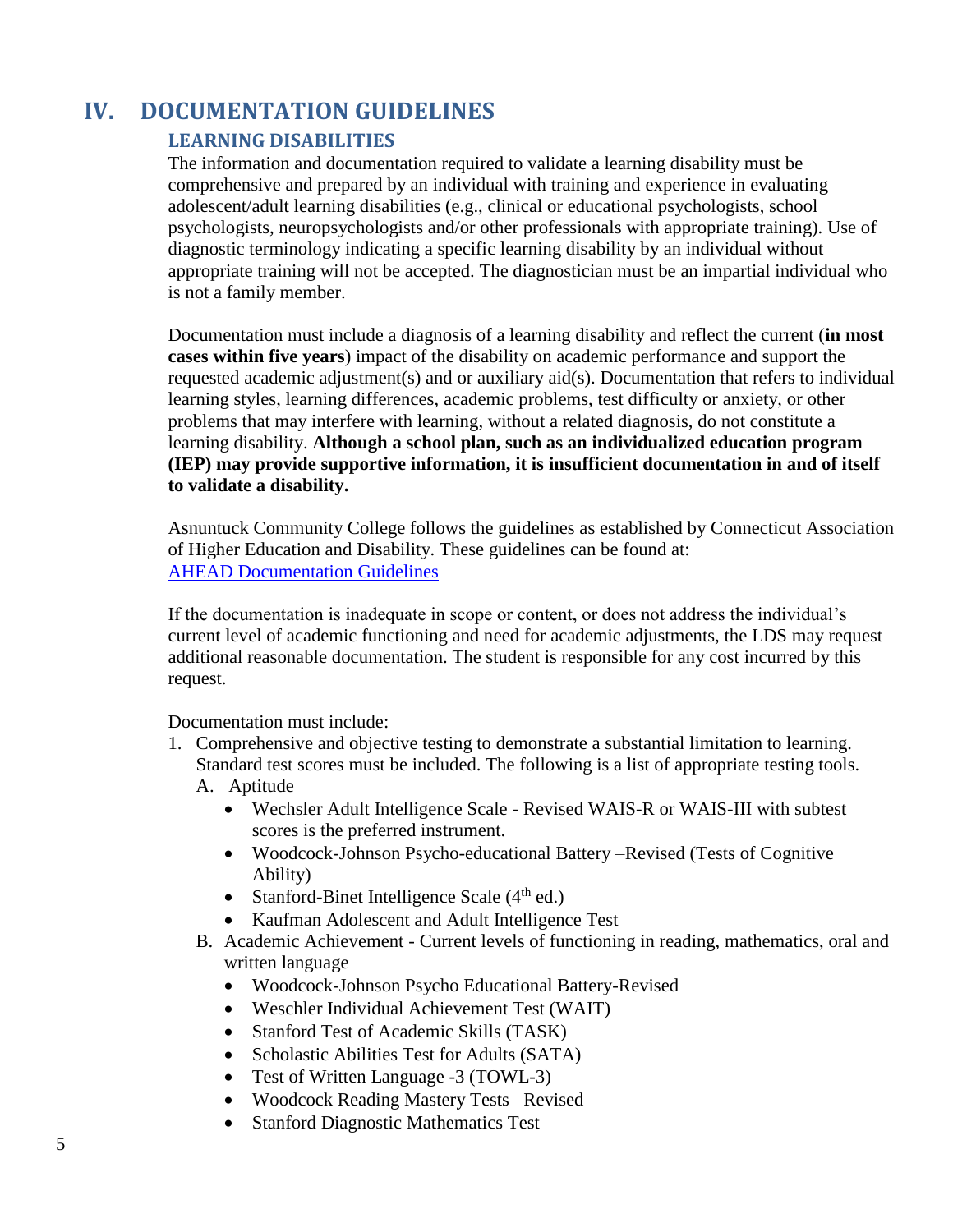- Nelson-Denny Reading Skills Test
- C. Information Processing Specific areas must be assessed (e.g. short and long term memory, sequential memory, auditory and visual perception/processing, processing speed and motor ability.
	- Detroit Tests of Learning Aptitude-3 (DTLA-3)
	- WAIS-R (or WAIS-IIII)
	- Woodcock-Johnson Tests of Cognitive Ability
- 2. Clear statement identifying a specific learning disability.
- 3. Detailed history of the student's educational, medical, and family history relevant to the diagnosis.
- 4. Integrated summary which:
	- Demonstrates the evaluator having ruled out alternative explanations for academic problems;
	- Indicates how patterns in cognitive ability, achievement, and information processing were used to determine the presence of a learning disability;
	- Demonstrates substantial limitation to learning as it affects specific educational areas;
	- Includes recommendation for academic adjustments that are realistic and validated by the current documentation. This should include a description of prior academic adjustments or auxiliary aids used at the secondary or post-secondary level.
- 5. Name, title, address and phone number of certifying professional, as well as the date of diagnosis and/or evaluation. This report should be typed and on professional letterhead.

## **ATTENTION DEFICIT DISORDERS (ADD/ADHD)**

Documentation must include:

- 1. Relevant and current (**in most cases within three years**) neuropsychological and/or psychoeducational assessments administered to determine the current impact of the disorder on the individual's ability to function in an academic setting.
- 2. A specific diagnosis based on DSM-5 diagnostic criteria.
- 3. An integrated summary report that makes recommendations for academic adjustments and/or auxiliary aids based on current (**in most cases within three years**) documentation that validates the need for services based on the individual's present level of functioning in an educational setting. A prior history of academic adjustments, without demonstration of a current need, does not in itself warrant the provision of this accommodation.
- 4. Name, title, address and phone number of certifying professional, as well as the date of diagnosis and/or evaluation. This report should be typed and on professional letterhead.

## **PSYCHIATRIC/PSYCHOLOGICAL DISORDERS**

A specific diagnosis based on DSM-5 diagnostic criteria.

- 1. A clear statement of the disability, including the DSM-5 diagnosis and a discussion of present symptoms. This should include a summary of assessment procedures and evaluation instruments used to make the diagnosis, including evaluation results and educational testing with standardized scores if applicable.
- 2. An integrated summary report which indicates the substantial limitations to major life activities; academic area(s) of impact and/or limitation(s) validating the diagnosis as a disability within the college setting; recommendations for academic adjustments that are validated by current documentation and date of diagnosis.
- 3. Name, title, address and phone number of certifying professional, as well as the date of diagnosis and/or evaluation. This report should be typed and on professional letterhead.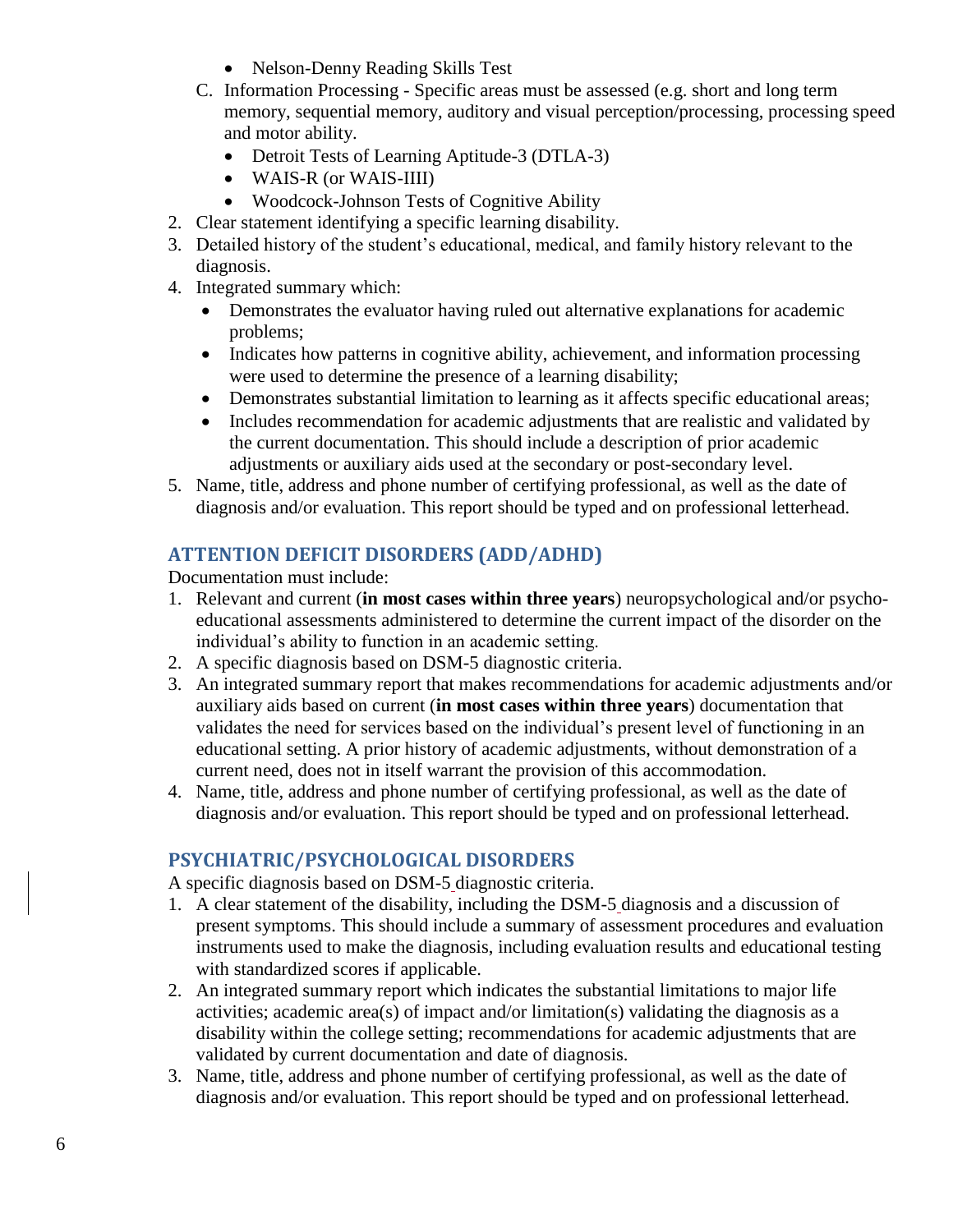## **PHYSICAL AND SYSTEMIC MEDICAL DISORDERS**

Documentation must include:

- 1. A clear statement of medical diagnosis of orthopedic/mobility issue or systemic illness.
- 2. Interpretive summary of assessment tools including standardized scores if applicable.
- 3. Academic area(s) of impact and/or limitation(s) due to diagnosis and recommendations for academic adjustments and/or auxiliary aids that are validated by current documentation.
- 4. Name, title, address and phone number of medical professional, as well as the date of the diagnosis and/or evaluation. This report should by typed and on professional letterhead.

#### **VISUAL DISORDERS**

Documentation must include:

- 1. Clear statement of diagnosis of the visual impairment.
- 2. Interpretive summary of assessment tools including standardized scores if applicable.
- 3. Summary report including academic area(s) of impact and/or limitation(s) due to diagnosis and recommendations for academic
- adjustments and/or auxiliary aids that are validated by the current documentation. 4. Name, title, address and phone number of medical professional, as well as the date of the
- diagnosis and/or evaluation. This report should be typed and on professional letterhead.

#### **DEAF AND HARD OF HEARING**

Documentation must include:

- 1. Clear diagnosis of deafness or a hearing loss, with a current audiogram that reflects the current impact on the student's ability to function in the college environment.
- 2. Interpretive summary of assessment procedures including standardized scores if applicable, academic area(s) of impact and/or limitation(s) and recommendations for academic adjustments that are validated by current documentation.
- 3. Name, title, address and phone number of medical professional, as well as the date of the diagnosis and/or evaluation. This report should by typed and on professional letterhead.

# **V. CONFLICT RESOLUTION PROCESS**

The following process is designed to proceed as quickly as possible.

- 1. A student who feels that the approved academic adjustments and/or auxiliary aids, as stated in the Academic Adjustments Agreement Form, are not being effectively provided by the instructor, or has other additional concerns, should contact the LDS.
- 2. After meeting with the student, if appropriate, the LDS will meet with the faculty member to discuss the requested academic adjustments and/or auxiliary aids or additional concerns. At the discretion of the LDS, this meeting may include the student, Division Director or Dean.
- 3. If a resolution cannot be reached, the student will be referred to the grievance procedures as described in the Asnuntuck Community College Catalog. Pending the resolution of any dispute regarding academic adjustments and/or auxiliary aids in the Academic Adjustments Agreement Form, such adjustments will continue to be provided. However, students are not entitled to non-agreed upon academic adjustments/auxiliary aids during the resolution of the dispute.
- 4. Although each student is encouraged to attempt to resolve a complaint within the established campus process, he/she has the right to file any complaint directly to the Office of Civil Rights (OCR).